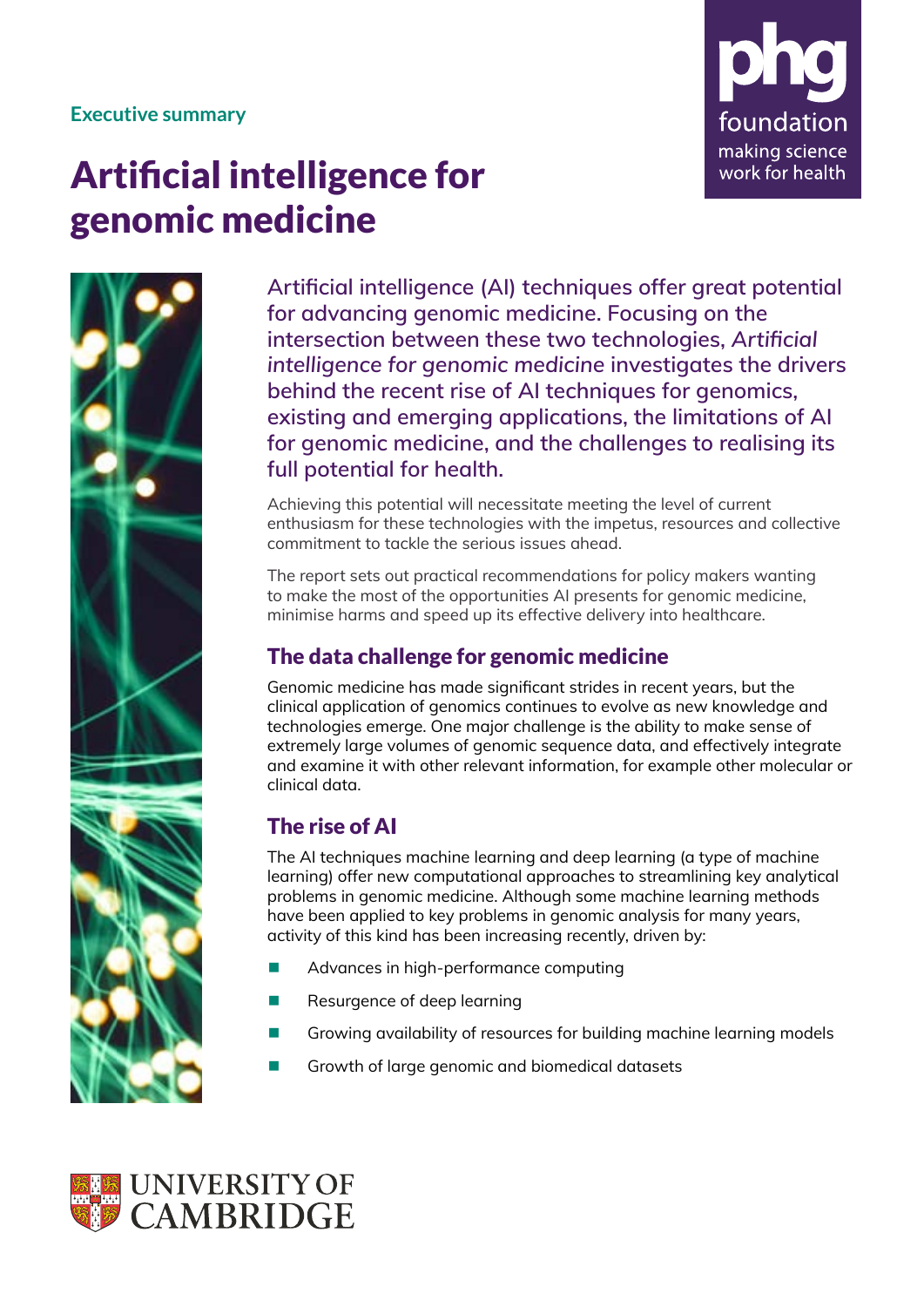## Applications of AI in genomic medicine

Most aspects of genomic analysis have been touched in some way by machine learning and deep learning. These methods are being developed and applied across different elements of the genomic data pipeline, and to a whole spectrum of analyses, from single cell resolution to studies in large populations.

These efforts offer a significant range of potential benefits that could help advance the clinical application of genomics by:

#### **Directly facilitating the steps involved in clinical genome analysis**

Examples of current activity include:

- Algorithms for better identification of genetic variants, including those that are currently difficult to accurately detect, e.g. somatic and copy-number variants
- Tools for extracting phenotype data (patient characteristics) from electronic health records, or analysing it e.g. deep-learning driven facial analysis to help inform the diagnosis of congenital conditions
- Tools for predicting the effect of genetic variants, such as their downstream impact on proteins or important molecular processes, e.g. gene expression
- **Improving understanding of genomic variation in relation to health and disease and accelerating discovery in genomic medicine**

We are still far from a complete understanding of the relationship between genomic variation and many known diseases; AI techniques applied to complex or very large datasets can provide valuable insight, and improve the underlying knowledge base upon which clinical genomic analysis relies. Research underway includes:

- Studies to examine how cancers evolve and determine which genetic changes could be drivers for tumour growth
- Algorithms to improve the efficiency and accuracy of CRISPR, a genome editing technique widely used to investigate the role of genes and other DNA sequences
- Methods to integrate and analyse genomic data together with other types of data

## Current limitations

The application of AI has yet to generate clearly improved outcomes in genomic medicine, and the discovery potential within genomic datasets remains largely untapped. To make progress, multiple interconnected issues must be addressed:

#### **Data quality and accessibility**

The performance of AI algorithms is affected by the volume and quality of data used to initially 'train' (i.e. develop) them, so streamlined access to high quality genomic and healthcare data is essential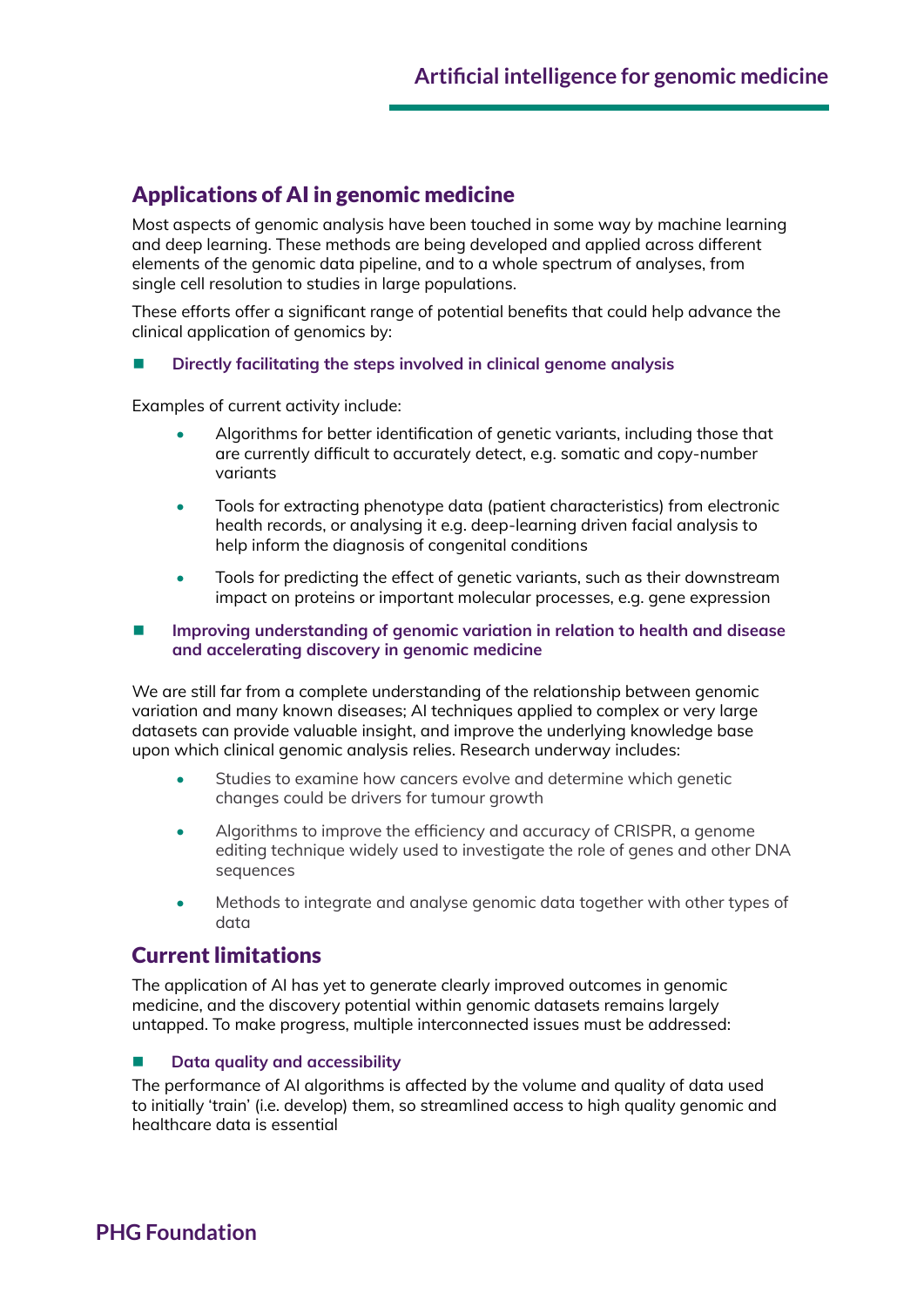#### **Bias**

Some populations are under-represented in the databases and datasets used for training AI algorithms. This has the potential to exacerbate existing health disparities for groups that are already underserved. Algorithmic bias can also arise as a result of the availability of data, how those data are prepared and combined, how questions are framed, and because of prexisting prejudices within society

#### **Expectations**

Replicating the methods and results of AI studies and tools can be difficult. The increasing number of AI based tools for various steps of genomic data analysis will only make this more challenging

#### **Skills and infrastructure**

AI in genomics is a multidisciplinary endeavour - no single sector has a monopoly on all the necessary skills, expertise, data and resources needed to deliver all the potential benefits of AI used at scale in genomic medicine, so a focus across multiple sectors is needed

#### **Privacy and security**

Concerns around security, confidentiality, and the ethical use of data must be navigated and addressed effectively, or there is a serious risk of impeding the use and implementation of these technologies

#### **Regulation and clinical governance**

The regulatory status of many AI algorithms used within clinical genomics remains unclear. This is influenced by whether or not the algorithm qualifies as a medical device or meets an unmet need. For adaptive algorithms, questions arise about the nature of the regulatory pathway, how they should be certified and who should be liable if their use results in harm

#### **Uncertainty**

Another area of uncertainty is how algorithms used for healthcare should meet the regulatory requirements for transparency and explanation within the EU General Data Protection Regulation. These requirements could impact on how algorithms are used for clinical decision making and patient management, particularly when using black box algorithms

Considering the significant financial investment and policy work already underway to deliver AI in health and care, it is vital to address the above priorities early as part of wider efforts to accelerate the adoption of proven AI technologies. In doing so the application of AI, when experts in health, genomics, regulation and ethics are working in concert, presents a significant opportunity to unravel the complexity encoded in our genomes for health benefit.